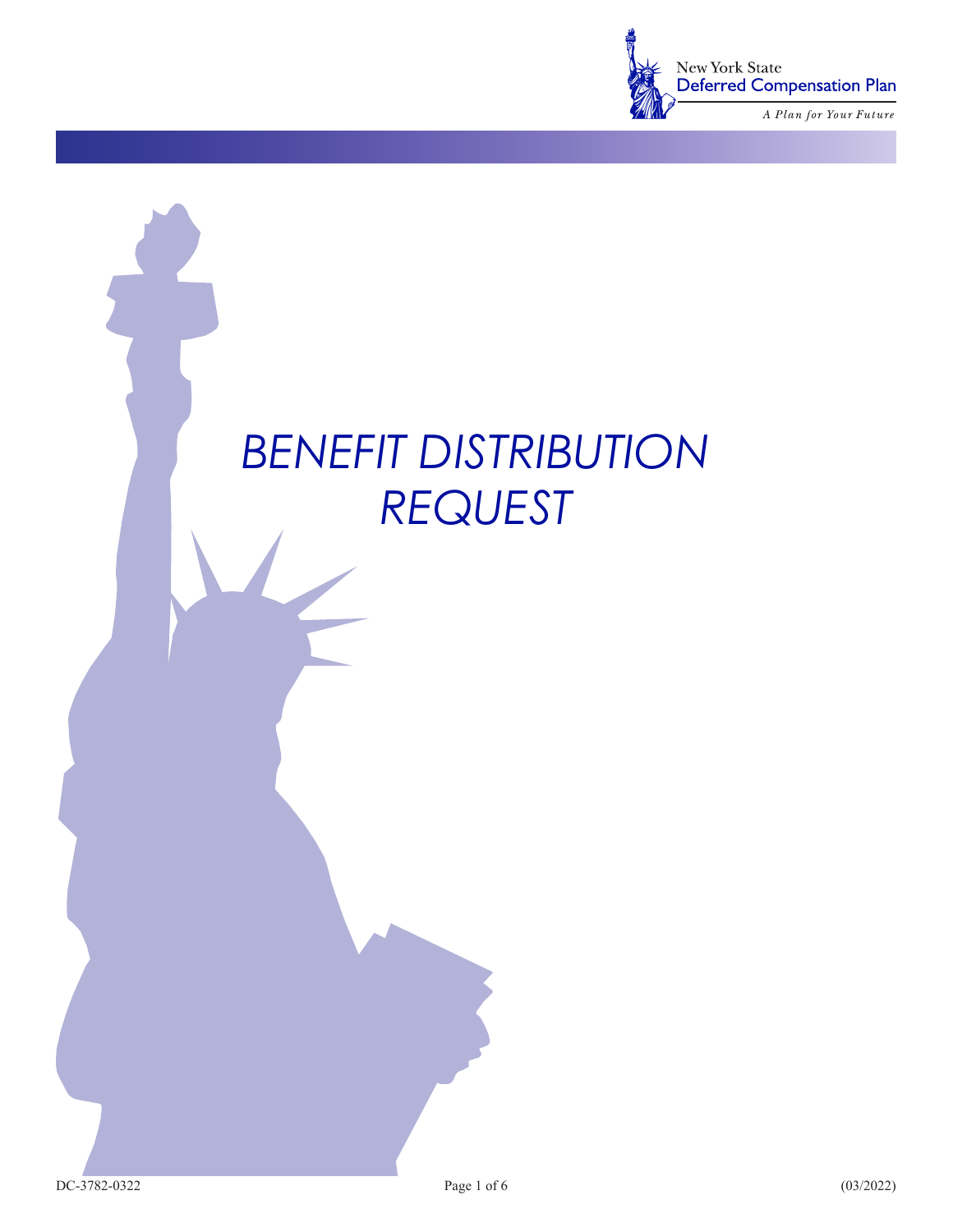

# *Instructions and Options*

# *BENEFIT DISTRIBUTION REQUEST*

## **Introduction**

This package is designed to help you understand your 457 Deferred Compensation Plan Distribution options so that you can make the most informed decision possible. You have worked hard to save for your retirement and we want you to maximize the benefits resulting from your decision to save over the years. The information contained in this Benefit Distribution Request guide applies only to Participants who are eligible for benefit payments. Full Account Distribution may begin as early as 45 days after your last date of employment. Partial Distributions or Periodic Payments may begin immediately following verification of your separation from service. Your employer must inform the Plan of your last date of employment.

#### **Benefit Payment Options**

There are numerous ways in which you may receive your benefit payments. If you have multiple money types invested in the Plan (457 Pre-Tax contributions, Roth contributions or Rollover funds), you have the option of designating which funds are withdrawn. If you do not specify, the 457 Pre-Tax funds will be withdrawn first. You may take a one-time Full Distribution of your Plan Account, a Partial Distribution of your Plan Account, establish a regular Periodic Payment of benefits or defer receiving your benefits. As long as there is a balance in your Account, you may change your payment option by contacting the HELPLINE or an Account Executive at 1-800-422- 8463. The following is a brief description of each type of benefit payment.

#### **Full Distribution**

This payment method provides for your Plan Account to be distributed to you in one Lump Sum. Should you take a Full Distribution payment, you will no longer be a participant in the Plan. The earliest date to receive this payment is 45 days following your separation from service. If you want a distribution prior to this 45-day requirement, you may request a Partial Distribution of your balance, provided that \$500 remains in your account. This remaining balance may be distributed after the 45-day waiting period.

#### **SDBA Disclosure**



**Did you know? Important:** The Plan cannot process a full distribution if you currently have a balance in the Self-Directed Brokerage Account (SDBA) at Charles Schwab. Partial distributions may also be impacted depending on the amount requested. **If you utilize the SDBA please facilitate a trade of the remaining assets there back into this Plan prior to sending in this form.**

#### **Partial Distribution**

This option provides for a partial Lump Sum payment of your Plan Account. The remainder may be paid out through regular Periodic Payments or you may defer payment of the balance and take additional partial Lump Sum payments when you need additional funds. Up to 12 Partial Distributions may be taken each year and each must be at least \$100.

#### **Periodic Payments**

This option allows you to establish a regular payment schedule of benefits of a Fixed Dollar amount or over a Fixed Period of years (but not to exceed your life expectancy or, if your spouse is your beneficiary of record and is more than ten years younger than you, the joint life expectancy of you and your spouse). Your regular payment schedule may be monthly, quarterly, semi-annually or annually.

If you select a Periodic Payment option, you should be aware of the following:

- A Fixed Dollar payment involves the selection of a specific dollar amount to be received in a designated frequency. The minimum Fixed Dollar distribution is \$100 per payment. Payments continue in the same amount until the account balance is exhausted or the participant dies.
- **Required Minimum Distribution (RMD) If you are 72 or older and separated from service/retired your periodic payments will go towards meeting your yearly RMD. Any RMD amount not satisfied will be sent as a supplemental check to you during the latter part of that calendar year. In addition, the amount of your periodic payout that goes towards satisfying your RMD may have a default of 10% Federal tax withholding unless otherwise specified. The option to evenly distribute the RMD over the course of the year is also available by completing the RMD form separately.**
- For a Fixed Period payment, you must select a single money type. You are not able to select multiple money types for this payment option. The amount of each benefit payment will be calculated by dividing your Account balance on the date of the distribution by the number of payments remaining. Depending on the change in the market value of your Account, the benefit payment amount may change with each distribution. Should the calculated benefit payment be less than \$100, a \$100 minimum payment will be made.
- If your Account has more than one fund, the Periodic distribution amount will normally be prorated among each of the funds in your Account.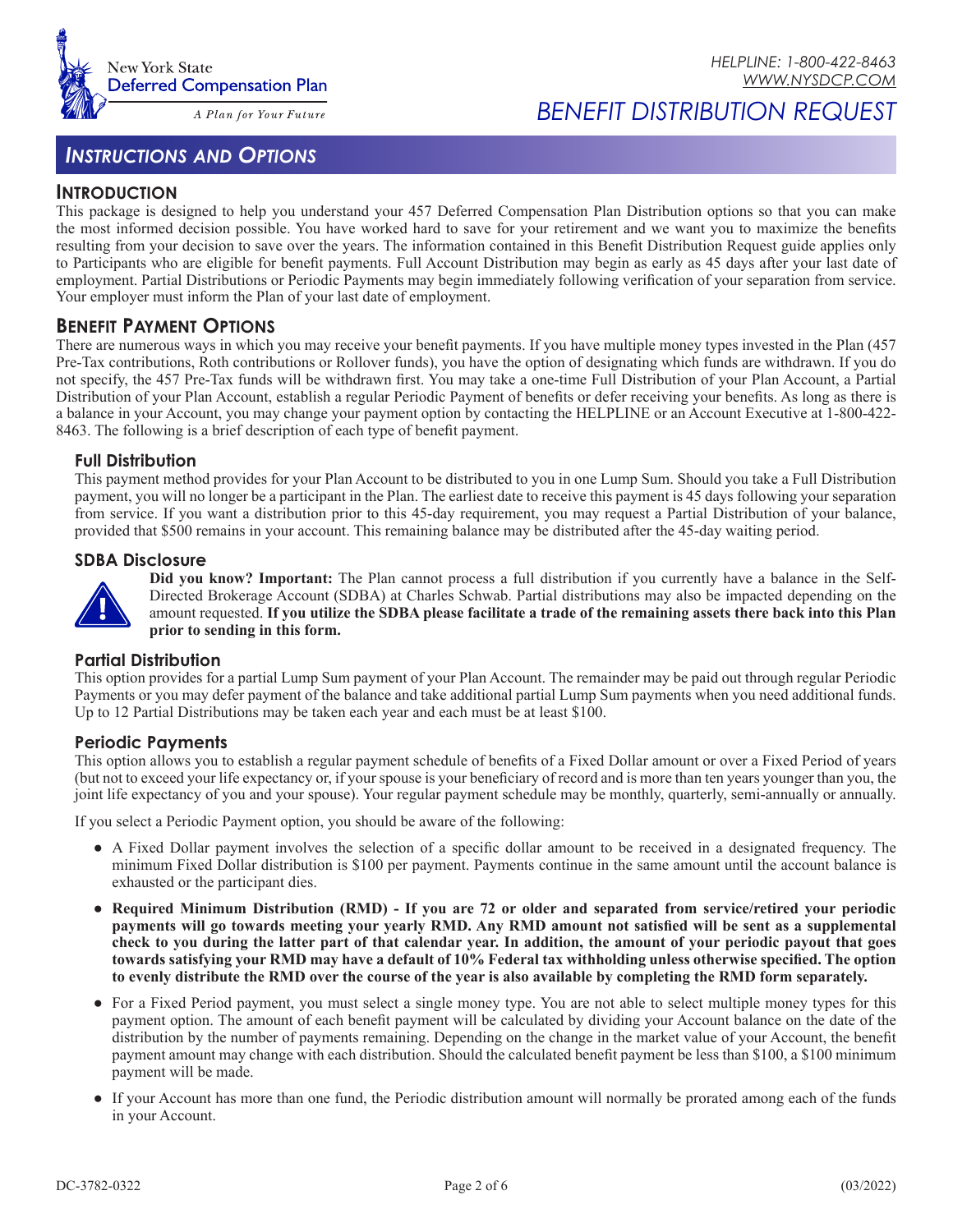• The period of years over which benefit payments may be made cannot exceed your life expectancy established in the Uniform Life and Joint and Last Survivor Life Expectancy tables that are prepared by the United States Department of the Treasury. If you are age 72 or older, use the life expectancy provided on the appropriate table. If you are less than age 72, use the appropriate life expectancy for age 72 and add one year for each year you are less than age 72. For example, if you are 65 and are using the Uniform Life table, your life expectancy would be 32.6 years (25.6 at age 72 plus 7). Information regarding the life expectancy of a person of your age and situation can be obtained by calling the HELPLINE at 1-800-422-8463 and speaking to a HELPLINE Representative or Account Executive. You can also access the table on the Plan Web site at www.nysdcp.com.

## **Ability To Change Options**

While you are a participant in the Plan, you may change your benefit payment schedule at any time. Benefits can be increased or decreased and additional Partial Distributions may be taken in addition to your regular Periodic Payments at any time you need additional funds. Up to 12 additional Partial Distributions may be taken each year and each must be at least \$100.

#### **Deferring Benefits**

You also have the option to defer receiving your benefits until a later date, but only until you reach age 72. If you choose this option, payments must begin no later than April 1 in the calendar year after you become age 72. Each of the benefit payment options previously discussed will be available to you should you choose to wait. However, if you defer payments to age 72, your total annual benefit payment must equal or exceed the Required Minimum Distribution (RMD) amount for that year. An additional benefit payment will be sent to you in December of any year in which your total Periodic Payments do not meet your RMD.

If you have questions regarding this option, please contact your Account Executive or a HELPLINE Representative at 1-800-422-8463.

## **Rollover Of Plan Assets To Another Plan**

You have the option to roll over your Plan assets to another deferred compensation plan, a  $401(a)$ ,  $401(k)$  or  $403(b)$  plan, Keogh Plan, traditional IRA, Roth IRA or conduit IRA. The tax consequences, distribution options, investment options and participation costs in each may differ from the NYSDCP. You are encouraged to examine the requirements and limitations of any plan to which you may contemplate rolling over your Plan assets. Contact the HELPLINE or an Account Executive for the forms required to implement the rollover to another plan.

#### **When To Begin Benefit Payments**

Once you separate from service and the Plan's Administrative Service Agency is notified of your terminated status or you obtain the age of 59½, you may choose how and when you would like your benefit payments to begin. The earliest permissible date to receive your initial benefit payment will depend upon your payment option and the notification from your employer. If you select a Full Distribution payment, your earliest permissible date is 45 days following your separation of service or upon verification of your last day of service, whichever is later. If you select any other option, the earliest permissible date is based upon the receipt of your employer's notification of termination. **The Plan must verify this date prior to processing your distribution request.**

#### **Benefit Start Date**

Another important decision you must make on your Benefit Distribution form is the date you would like your distribution to process. Generally the distribution will process within one to two business days of receipt of the form, as long as the form is in good order. If you are requesting a Periodic Payment, all future benefit distributions will process on the same date as the processing start date of the original distribution. However, if you would like to specifically choose the original distribution start date, please indicate the date on the form.

#### **Tax Withholding**

The amount of federal income tax that is withheld depends on which benefit payment option you select.

The following distribution options are subject to a mandatory 20% federal income tax withholding:

- Full and Partial Lump Sum distributions
- Periodic Payments of less than ten years (except when this is a Required Minimum Distribution)

The following distribution options are subject to a 10% federal income tax withholding:

- Periodic Payments scheduled to continue for ten years or more
- Required Minimum Distributions

However, this 10% federal income tax withholding is **not a mandatory** amount and can be adjusted to a higher amount or to 0%. After the close of the year, a Form 1099-R will be sent to you for tax reporting purposes.

If you need more information concerning federal income tax withholding, please review the enclosed Special Tax Notice Regarding Plan Payments.

The Plan does not withhold for state income tax purposes unless you request a withholding rate for your state of residence or the state is one that mandates we withhold an amount at the time of processing.

New York State residents who are at least age 59½ are entitled to a New York State income tax deduction of up to \$20,000 per year on Periodic Payments you receive from your Plan Account.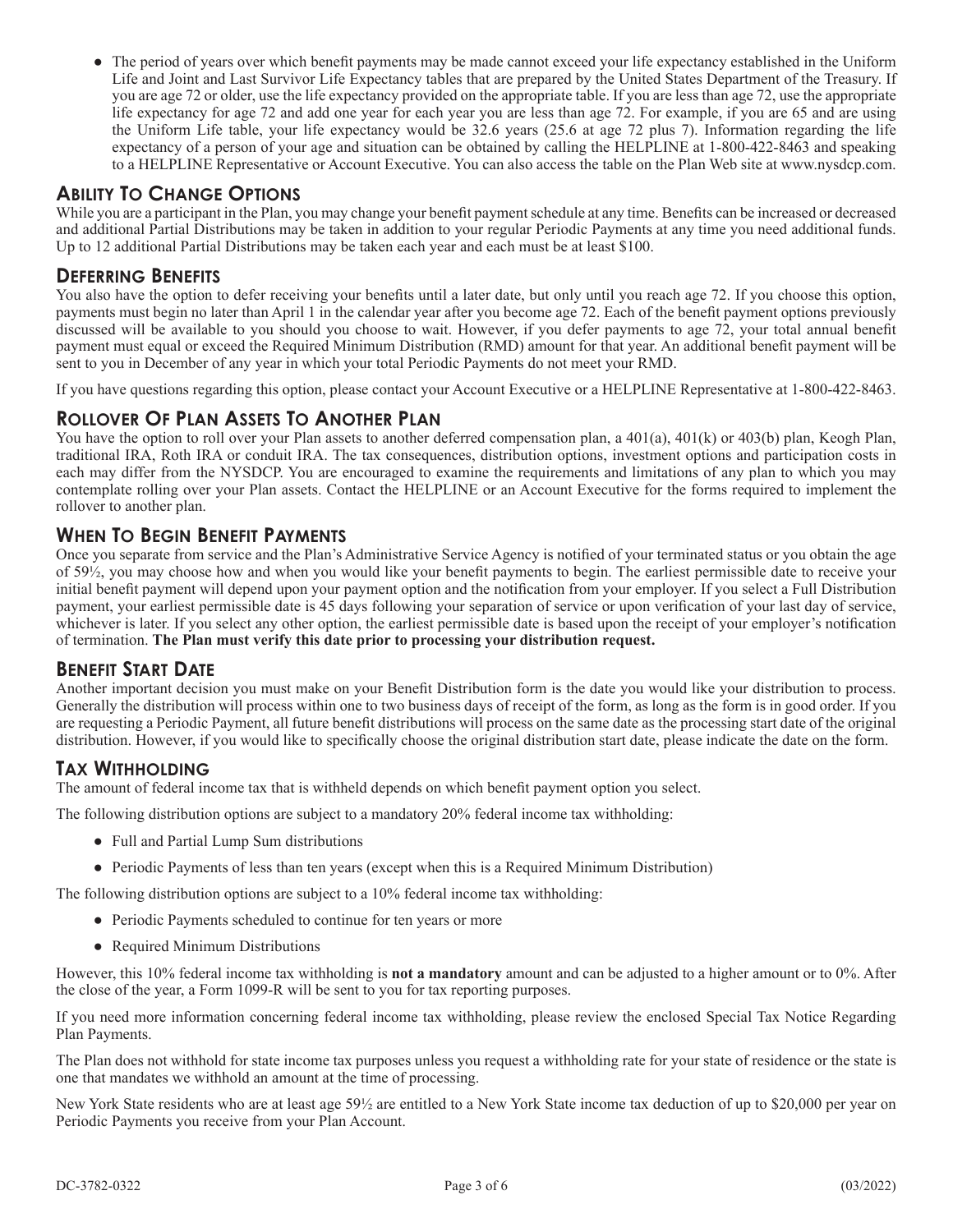## **Direct Deposit**

You may have your payments automatically deposited in your checking, savings or credit union account if your financial institution is a member of the Automatic Clearing House (ACH).

Generally speaking, a brokerage house or investment firm is not part of the ACH. They may, however, have a relationship with a member of the ACH and may be able to accept direct deposits. If you wish to use direct deposit for such an account, you must contact the institution and ensure you have all the necessary coding and documentation for an ACH transaction.

General time frames for ACH. If the distribution request is found to be in good order after initial review, it will be processed. Initial reviews can take up to 48 hours from the time the request is received. **You can generally expect to see your funds in your receiving bank account approximately 3 to 5 business days from the processing date (NOT from the date the request is received). However, the Plan cannot guarantee when your bank will place the funds into your account.** If you need your funds by a certain date, please submit your form far enough in advance that you receive your funds when expected. Incomplete or incorrect information on the form will delay processing.

#### **Loans**

**Full Distribution and a loan.** Canceling a loan is only available if you are separated from service/retired and taking a full distribution. It is not available for in-service withdrawals at 59.5 or older. When your loan is canceled, no loan repayments will be required in the future; however, the unpaid amount of the loan will be reported as ordinary income to the IRS. In addition, the amount representing 20% Federal tax on the unpaid loan balance and the 20% Federal Tax on the account balance will be withheld from the gross distribution amount thus reducing the net amount you receive. (In some cases, if the taxes on the unpaid loan balance and account balance are high enough it could result in 100% of the account balance being released to the IRS as federal withholding with no funds being distributed to you).

**Partial or periodic payouts with a loan**. You must keep the loan active and make repayments whether you are separated from service or age 59.5 or older and still working. You can only cancel a loan if you are taking a full distribution and are separated from service or retired.

## **Important Notes**

- Deferrals to the Plan will continue to be taken until your final paycheck, unless you notify your employer to stop contributions.
- Depending on the amount of the payment and the withholding election made, taxes may not be withheld at the time the check is issued. (Withholding of taxes is not required for payments of less than \$200 annually.) Nevertheless, such payments are considered income and you will be responsible for all tax liabilities.
- Tax reporting and tax withholding will be in accordance with your address of record. If you request a change of address to a new state mid-year, then you will receive two tax documents, each reporting the income earned in the respective states. Unfortunately, we are not able to accommodate temporary changes of address.

Please call the HELPLINE at 1-800-422-8463 and speak with a Representative if you have any questions or need assistance.

**We thank you for your participation in the New York State Deferred Compensation Plan and look forward to continuing to serve you during your benefit payment period.**

# *Special Tax Notice For Participants Receiving Plan Benefit Payments*

Enclosed with this packet is the IRS Tax Notice 402(f). The notice is provided to you when taking benefit payments from the Plan. Federal law requires the Plan to inform you that all or part of the payments that you receive may be eligible for rollover to a traditional IRA, Roth IRA or another eligible employer plan. Please read the document carefully. If you have questions regarding the document, please contact the HELPLINE at 1-800-422-8463. For tax and legal advice, please contact your accountant or attorney.

## *Form Return Options*

New York State Deferred Compensation Plan New York State Deferred Compensation Plan Administrative Service Agency Administrative Service Agency, 1-LC-F2 PO Box 182797 1 Nationwide Plaza Columbus, OH 43218-2797 Columbus, OH 43215-2239

#### **Mail: Overnight Mail:**

**Fax:** *When faxing paperwork, please allow two hours for your form to be received.* 1-877-677-4329 *If your fax is sent after 3:00pm your paperwork will be filed on the next business day.*

**Make sure you remember to:**

- **Check the box if you have an address change**
- $\Box$  Select a payment method, frequency, and receipt date if applicable
- □ Include a voided check, if you are requesting direct deposit
- **Sign and date the form**
- □ Include all pages in the return envelope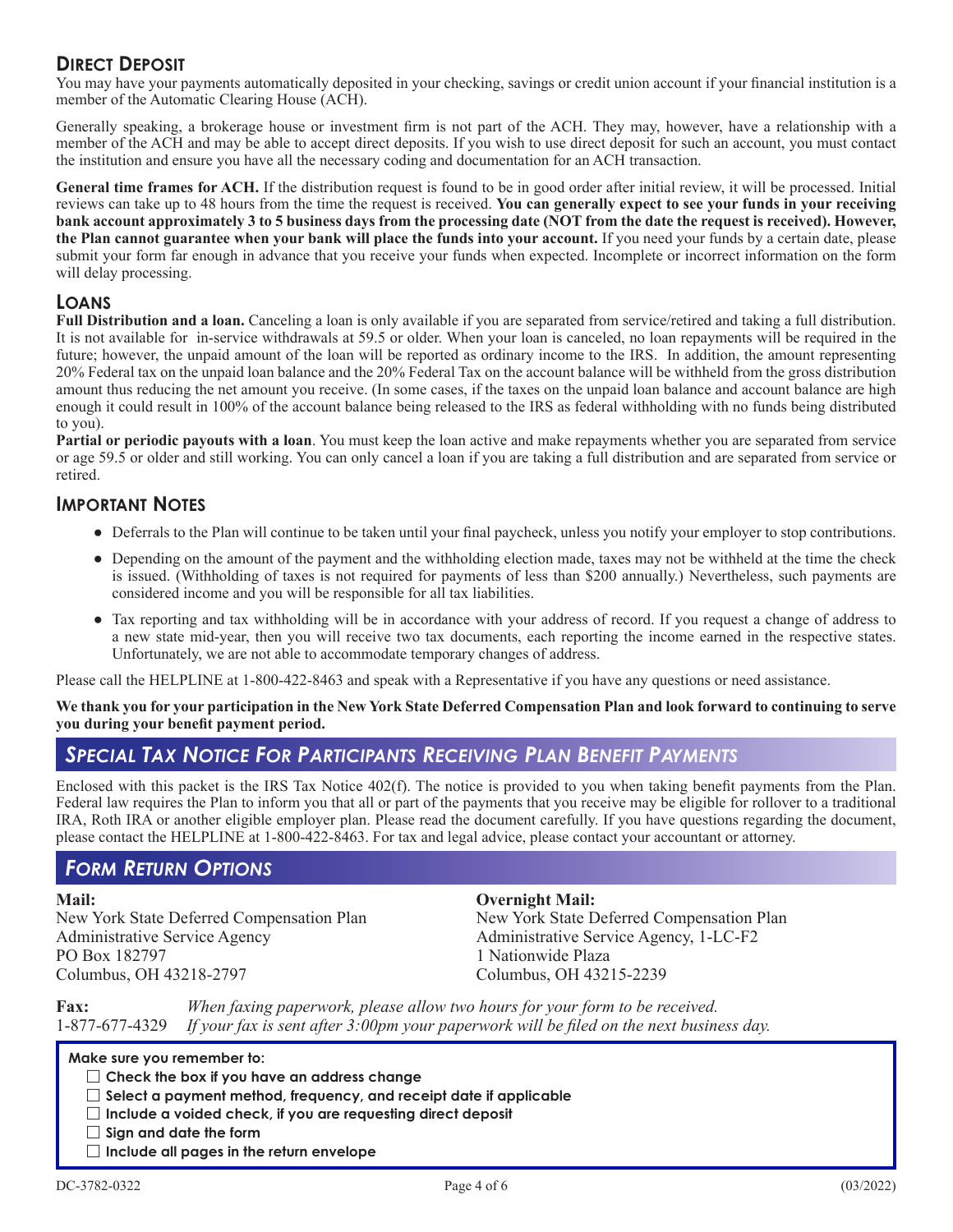

# *BENEFIT DISTRIBUTION REQUEST*

**Did you know? You can easily submit your distribution request online and track the status of it!** Log into your account at www.nysdcp.com click "Manage Account" and "Withdraw Money" to start your online distribution request. Click "Track Withdrawal Status" to receive real time updates on the status of your distribution.

| Name (Please Print) |              |     | <b>Required:</b> Account # (preferred) or Last 4 of SSN |
|---------------------|--------------|-----|---------------------------------------------------------|
| Primary Address     |              |     | Date of Birth                                           |
| City                | <b>State</b> | ZIP | Primary Phone                                           |
| Primary Email       |              |     | Primary Phone Type: $\Box$ Cell $\Box$ Work $\Box$ Home |

How would you like to be contacted if additional information is required to process your request?  $\Box$  Phone  $\Box$  Email

 $\Box$  This is a change to my home address of record. Please update my account accordingly.

 $\Box$  **Alerts (Optional)** - Please send me alerts regarding this distribution via:  $\Box$  Email or  $\Box$  SMS to my cell number\* \*By selecting this option, you are opting into receiving text messages from the Plan administrator. Message and data rates may apply.

**Please Read Prior to Filling Out This Form -** If you utilize the Self- Directed Brokerage Account (SDBA) you may need to transfer all or a portion of your PCRA account at Charles Schwab to the NYSDCP Core account in order to fully fund your distribution request.

#### *Distribution Details*

□ **Cancel Current Periodic Payment** *(Proceed to the Authorization section and sign and date this form.)* 

**ELIGIBILITY STATUS** (Please select one that best describes your status)

□ **I am separated from service or retired.** (Please note: If the Plan does not already have your separation of service/retirement date on file from your employer the Plan will have to obtain it from them. When applicable this distribution request may be delayed for that verification.).

 $\Box$  In-Service withdrawal - I have attained age 59½ or older. I am still working and wish to continue my deferrals into the Plan.

**DISTRIBUTION TYPE** (Options available to you: Full, Partial or Periodic. Select **only one** that applies.)

□ **Full Distribution:** This request for the full balance will be pended if it has not been 45 days since your separation from service.

**If you have an active loan select one option directly below**. If you **do not** have an active loan, proceed to "Payment Method" area.  $\Box$  Stop my loan payments and report the unpaid portion of my loan as taxable income. (Default option if no selection is made).

I understand 20% Federal tax on both my account balance and unpaid loan balance will be withheld from my gross distribution.

 $\Box$  **I** wish to continue to make payments on my loan. The amount equaling two loan payments will remain in my account to keep my loan active.

 $\boxed{\phantom{1}}$  **Partial Distribution:** Amount: \$\_\_\_\_\_\_\_\_\_\_\_\_\_\_\_\_\_\_\_\_\_\_\_\_\_Single lump sum payment.

□ **Periodic (Ongoing) Payments:** Please select **<u>only one option</u>** and then indicate the Frequency and Process Date.

□ **Fixed Dollar Amount: \$** OR □ **Fixed Time Period of** years (in whole years only)

**Frequency** (select one):  $\Box$  Monthly  $\Box$  Quarterly  $\Box$  Semi-Annually  $\Box$  Annually

**Process Date:** (mm/dd/yyyy) *Represents the date we withdraw the payment from your account and <i>is not the date you receive it. If no selection is made the process date will be on the day the form is reviewed and determined to be in good order.*

**Did you know? If you are age 72 or older and retired your periodic distributions will go towards meeting your annual RMD amount.** Please reference the RMD section of the initial disclosure area for additional detail about this.

**SOURCE TYPE AND INVESTMENT OPTIONS** (Required for Partial Distributions or Periodic Payments only)

**Source Type** *(select all that apply)*:  $\Box$  Pre-Tax (default)  $\Box$  Roth  $\Box$  Rollover\*  $\Box$  Prorated across All source types. \*Denotes assets rolled into the Plan from another retirement plan.

**Investment Option** (select one):  $\Box$  Prorated from All Investments (default)  $\Box$  Stable Income Fund only\*\*

\*\*If the Stable Income Fund is selected but is unable to fully fund the request, the distribution will be prorated from all investments.

 $DC-3782-0322$  Page 5 of 6 (03/2022)